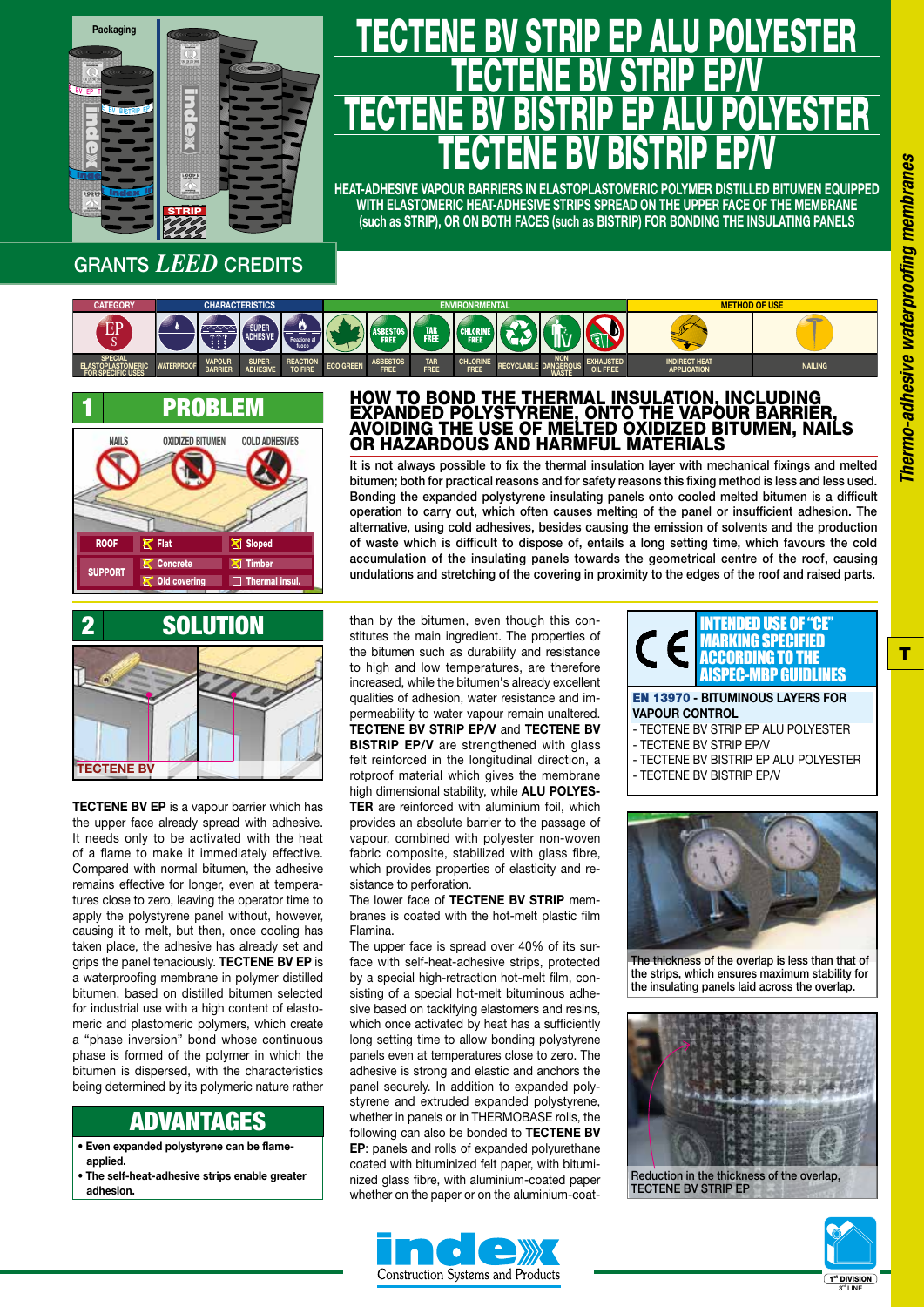ed face. A further and exclusive characteristic of the membrane consists in the overlap area, produced with a reduced thickness compared with the rest of the sheet, so that, once the overlap has been carried out, its total thickness does not exceed that of the adhesive strips, thus avoiding the "see-saw effect" of insulating panels which have been placed astride each other.

**BISTRIP** versions, however, have both faces spread with adhesive strips and are produced to enable bonding semi-independently of the vapour barrier on the laying surface and, given the high adhesion of the elastomeric adhesive strips, this does not require the coat of primer.

## APPLICATION FIELDS

**TECTENE BV STRIP EP** is used as a vapour barrier when it is intended to insulate the roof with expanded polystyrene panels. it can also be used to bond THERMOBASE PSE insulation, which is supplied in rolls, or other forms of insulation when it is not convenient to use melted bitumen or adhesives.

With **TECTENE BV STRIP EP**, the vapour bar-

rier and the adhesive for the insulating layer are laid in a single layer. There is no need for boilers, bags of bitumen or buckets of adhesive. It avoids odours, fumes and solvent vapours, and scrap and worksite waste are not produced.

### **TECTENE BV STRIP EP ALU POLYESTER** is

used as a vapour barrier for roofs over particularly humid spaces where the relative humidity at 20°C exceeds 80%.

**TECTENE BV STRIP EP** constitutes the first layer of the waterproofing system called "**En-**

**ergy Saving**", which enables the economically advantageous use of thermal insulation in expanded polystyrene, with lower energy expenditure and reduced environmental impact. The system is used on both flat and sloping roofs. On the lat-

ter, for gradients of over 15%, bonding is integrated with mechanical fixing methods and/or strips inserted between the layers.

**The same applies in particularly windy areas. BISTRIP** versions are used when operating on damp substrates, as when repairing roofs which still trap moisture, on which it is desired to lay new insulation but without puncturing the vapour barrier with a mechanical fixing, or in new work on roofs over spaces with a high production of water vapour, to allow the vapour to disperse.



# Flame-laying of the lower face of TECTENE BV STRIP EP 1 Flame-laying of the lateral and end-toend overlaps so as to ensure perfect **Wap!** sealing against the passage of vapour 2 Torching of the protective film **3** During the first few During the first few seconds of torching As torching continues, seconds of torching, the heat-adhesive the surface initially strips will assume a turns matt. semi-liquid, glossy consistency: **the surface is now ready to receive the panels or rolls of insulation.**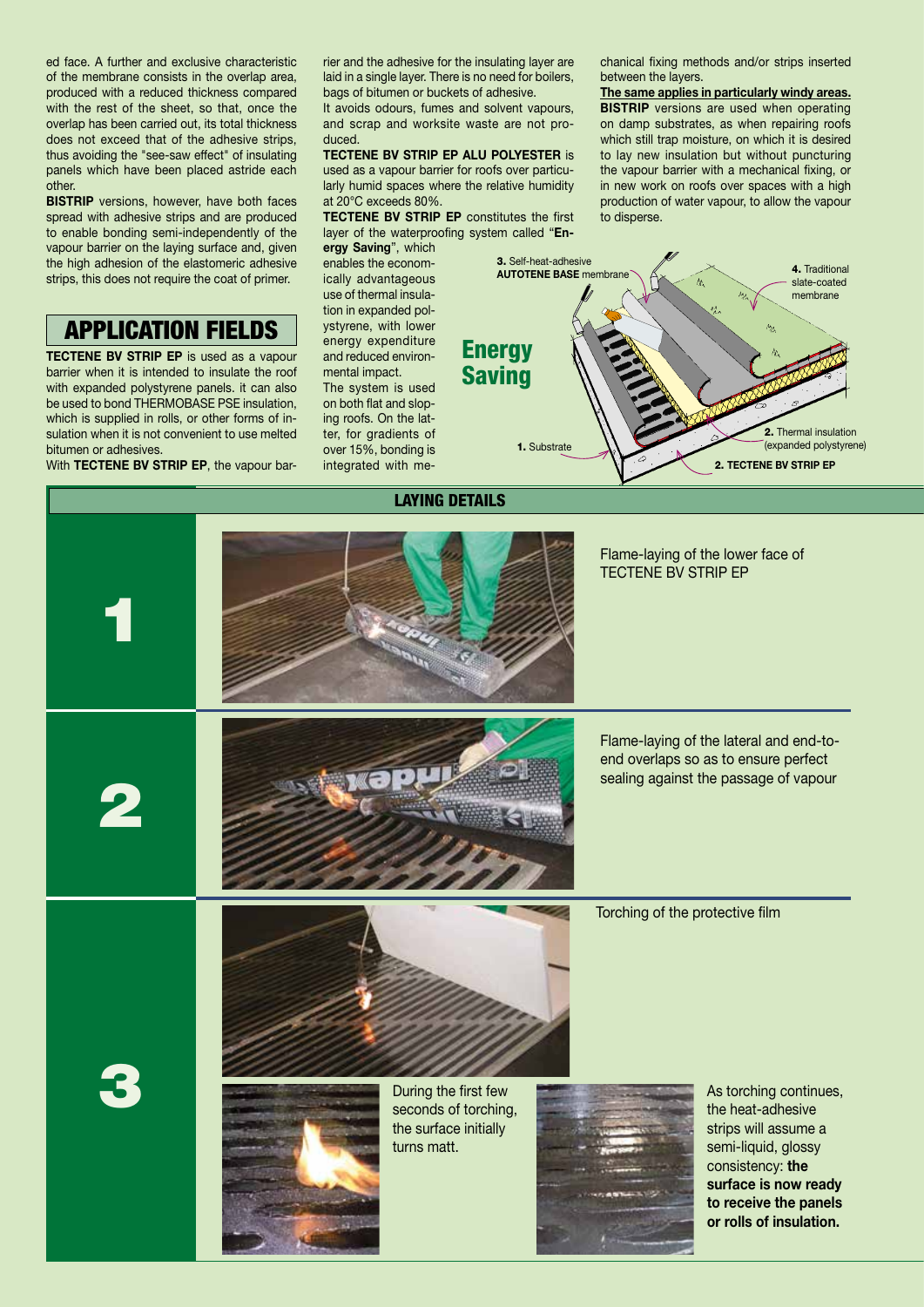

## Energy rehabilitation of an old roof Vapour barrier over spaces with high humidity



LAYING DETAILS



The insulation panels laid on the surface just torched must be bonded to the TECTENE BV STRIP EP by the pressure of the operator simply treading on them (this must be done over the entire surface of the panel).

#### **CAUTION**

4

**Increase the torching area so that the next operation does not lift the panel already laid.**



The THERMOBASE rolls which are unrolled on the surface just torched must be bonded to the TECTENE BV STRIP EP by pressure over the whole surface of the roll, exerted by the operator simply treading on them (this must be done over the entire surface of the panel or roll).

DETAIL OF THE SELF-HEAT-ADHESIVE MIX OF STRIPS OF TECTENE BV STRIP EP and TECTENE BV BISTRIP EP